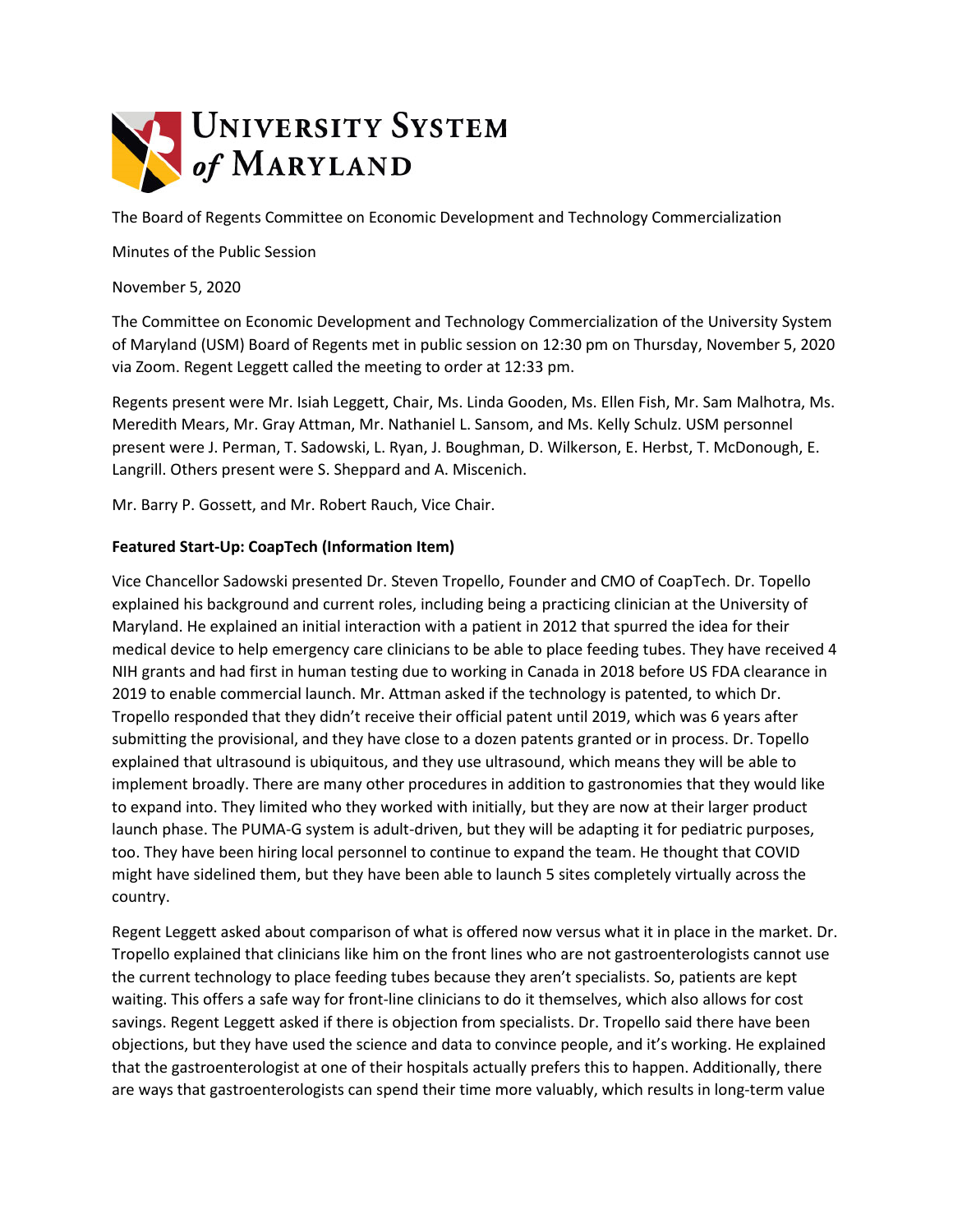for them. Regent Fish asked if it has gotten to a point where insurance companies will require it to be done via PUMA as opposed to other ways. Dr. Tropello says there is a path to that, yes, and they are collecting more information to make that case. Chancellor Perman commented that he is a pediatric gastroenterologist, and he is optimistic about uses for children and asked about age ranges. Dr. Tropello answered that an NIH grant is working toward the goal of having a device to treat patients of 5 kilograms to 30 kilograms FDA cleared in the next year and a half and that they are primarily working with radiologists and surgeons, who do most pediatric feeding tubes today. Regent Gooden said that technology and cost savings are compelling and asked to which other areas they will expand. Dr. Tropello answered chest, bladder, and vascular applications could occur down the line. Regent Sansom asked about FDA approval versus clearance and what class device they are. Dr. Tropello said there was discussion of getting approved as a class II, since that would be the pinnacle, but it's not a priority right now.

## **UMB Innovation and Economic Impact (Information Item)**

Presenters were Jim Hughes, Senior Vice President and Chief Enterprise and Economic Development Officer at University of Maryland, Baltimore and Mary Morris, Director of the Baltimore Fund. Vice Chancellor Sadowski said he was glad to be part of the advisory board in guiding money allocated through the Center for Maryland Advanced Ventures (CMAV). Mr. Hughes commented that UMB is doing research work with over 300 business as we speak, including all of the major biomedical players in the industry. Mr. Hughes explained that they have had many activities related to COVID. He added that another UMB startup, Breethe, received FDA clearance 10 days ago and will begin sales. Regent Attman asked that the Rolling Stone article be sent around. Mr. Hughes explained that the Medical Device Development Fund is drawn from CMAV funding. Regent Leggett asked for an explanation of CMAV. Mr. Hughes explained that as part of MPowering the State, the state provides \$4M per year to CMAV to support commercialization and economic development, which they have integrated into UM Ventures, with Mr. Hughes as the Director, reporting to both Presidents. CMAV primarily focuses on UMB but partners with UMCP and others as well. Mr. Hughes said UMB has invested in 10 companies, with 4 exits so far and returns re-invested into economic development. Harpoon, Breethe, and SurgiGYN were acquired. Regent Attman expressed that he is glad Mr. McDonough is on the call because this the message USM investments in biotechnology generally should be shared. Mr. Hughes commented that winning companies like Harpoon and Breethe spur several other startups after and generate wealth for local investors. Mr. Hughes said they have teamed with a donor to the School of Medicine to reinvest some returns to provide a 3D printing so that early and rapid prototyping can take place.

Mr. Hughes explained that through CMAV, UMB is taking on a larger economic development role. Ms. Morris explained that the SBDC and IP Law Clinic supports UMB but also many community entrepreneurs. Ms. Morris explained that Anchor Ventures takes place in partnership with Johns Hopkins University and UMBC to serve the Baltimore region. She also added that the Maryland Department of Commerce has provided support for Anchor Ventures for FY 21. Ms. Morris explained that the Baltimore Fund can provide lease subsidies to help USM affiliated startups locate in Baltimore City and traditional economic development conditional grants to more established companies based on job creation. Ms. Morris described several other success stories. Vice Chancellor Sadowski said this is a great use of resources and important for Baltimore.

## **Maryland New Venture Fellows for Cybersecurity via UMBC (Information Item)**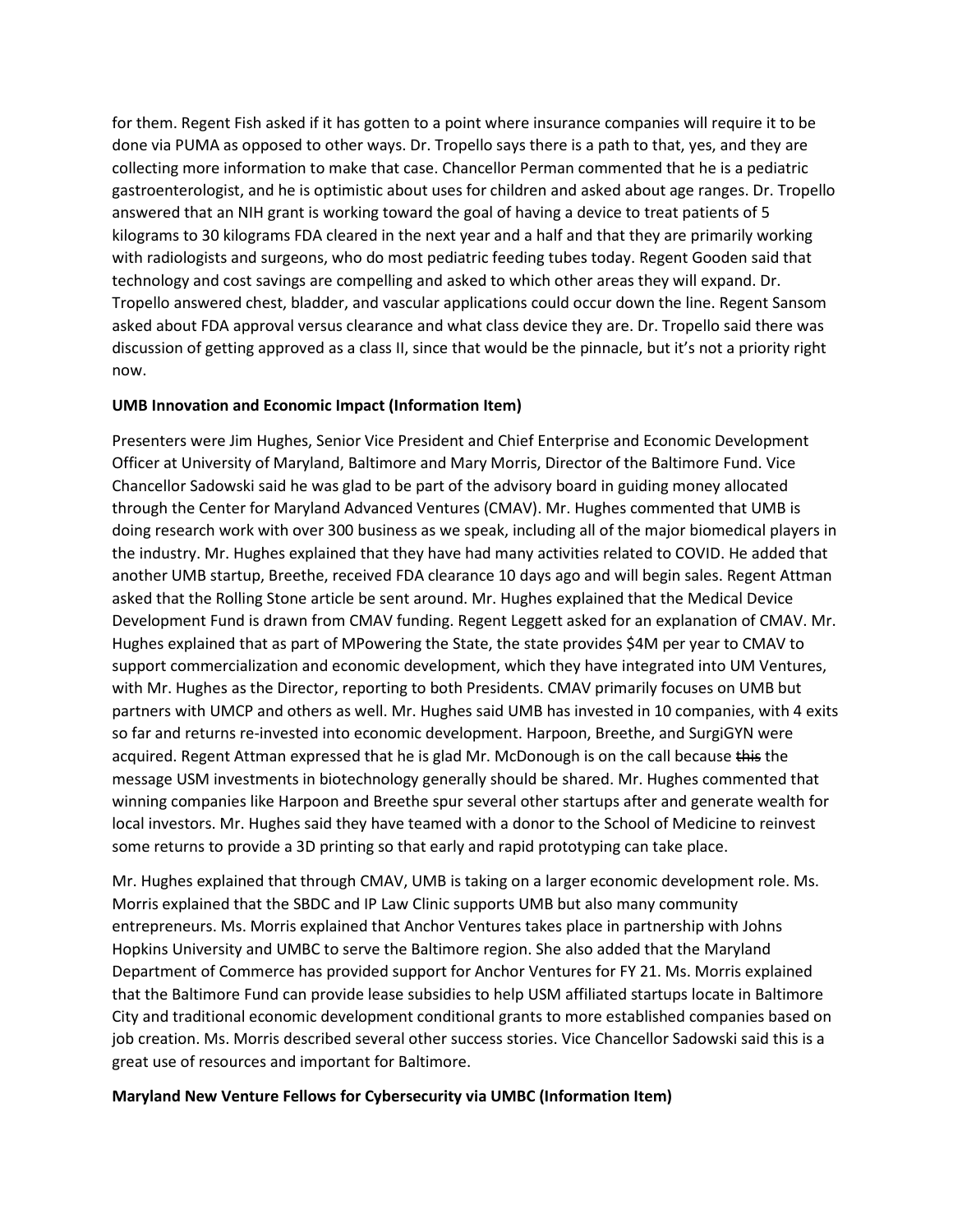Megan Wahler, Director of Entrepreneurial Services, bwtech@UMBC Research and Technology Park, presented. Ms. Wahler explained that they applied for a grant for the Economic Development Agency with a proposal to address the issue of lack of startup talent leads, as Regent Attman mentioned. She explained that she had been at Johns Hopkins University for 6 years and in coming to UMBC saw great potential for UMBC to help companies start here grow here, and stay here. She explained that partnership with USM allows UMBC to work across the System with technologists and business talent waiting to be developed, pairing them with experienced entrepreneurs as mentors. Ms. Wahler explained that 8 technologists are participating in the match event this afternoon and a dozen fellows who want to participate. All of these are from across the System. They will expand even further in the next years with federal agencies, for example. Vice Chancellor Sadowski said Gregg Smith is a corollary to Bill Niland in the cyber field. Ms. Wahler explained that the MD Department of Commerce and Baltimore County have been supportive and provided part of the match required for the grant. DataTribe is a private sector organization nurturing startups at a later stage and are looking forward to supporting teams as they develop further. Ms. Wahler explained that this will really be a group effort. She explained that much funding will be going to graduate student stipends to bring down barriers and competition with other activities they could undertake. The program will mirror different accelerators and culminate in three teams being selected to attend the top cybersecurity conference and a pitch event there. Ms. Wahler said they also wanted to put their thumb on the scale of diversity, and because of the diverse population, they will have more than 40% of participants identify as minorities and/or people of color. They are also looking for people who have had different life experiences and can benefit from a program like this as springboard. Regent Gooden said this is incredibly important initiative. Vice Chancellor Sadowski commented that the grant was a very competitive national process, and they are proud that UMBC was able to secure it.

## **USM Office of Economic Development Update (Information Item)**

Tom Sadowski, Vice Chancellor for Economic Development, presented. He referenced \$28M in funding from ARL and commented that there will be more funding and partnership announcements forthcoming. He commented that the office is working on legislation and being ready for any federal funding that will be available in the future. Industry partnerships and workforce development continue to be important and have not been slowed due to COVID. More emphasis on catalytic and early investment is to come, perhaps tapping into philanthropic resources and others, before the level of the Momentum Fund. Vice Chancellor Sadowski commented the Mr. Hughes showed the great work at UMB in regard to technology transfer, and he and Ms. Ryan are working to expand that activity to comprehensive universities, in partnership with others.

Vice Chancellor Sadowski provided an update on the COVID Research & Innovation Task Force, including the COVID I-Corps program, launching this Friday with 10 teams in the cohort. There is also exploration in partnership with the Department of Commerce in terms of bioproduction and vaccine development workforce development. A public health communications challenge is another initiative, with great help from Vice Chancellor McDonough. Regent Leggett commented that Montgomery County should be a good partner, and Vice Chancellor Sadowski said they have been in touch but is happy to connect with specific contacts if suggested. Lindsay Ryan, Venture Development Director, presented information about industry partnerships across the USM.